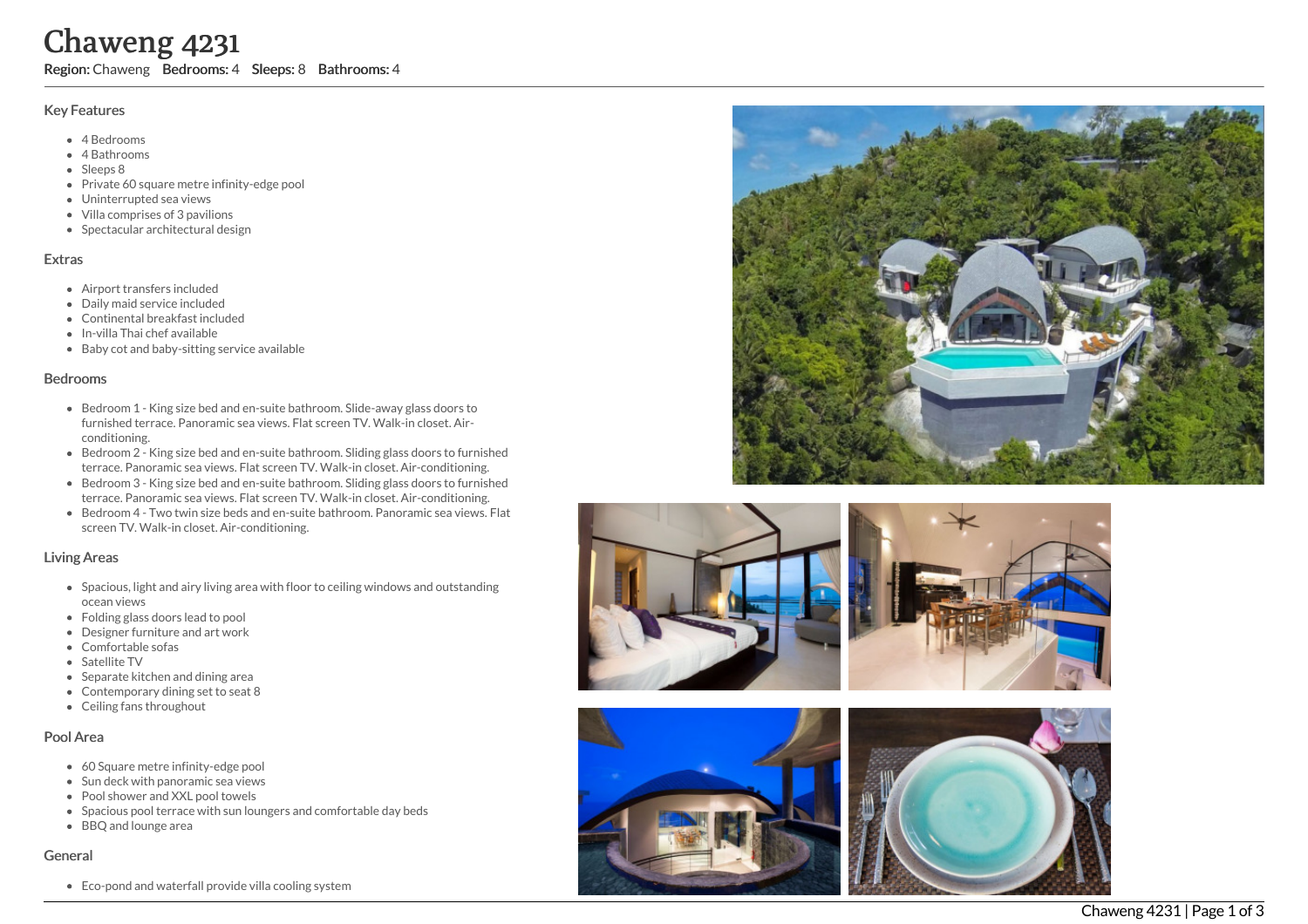- Tropical gardens with Mango, Jackfruit, Papaya, Pineapple and Coconut Palm trees
- Bed linen, bath and bath robes provided
- XXL pool towels provided
- English speaking villa manager
- Digital safe
- 24 Hour security

## Entertainment

- Wall mounted, flat screen TVs
- $\bullet$  International channels and complimentary movies on demand
- Apple TV, iMac, iPod docking stations
- DVD and Blue-Ray player
- Complimentary wireless internet connection
- 5 Minutes drive to Royal Samui Golf Club
- 5 Minute drive to Chaweng and Lamai